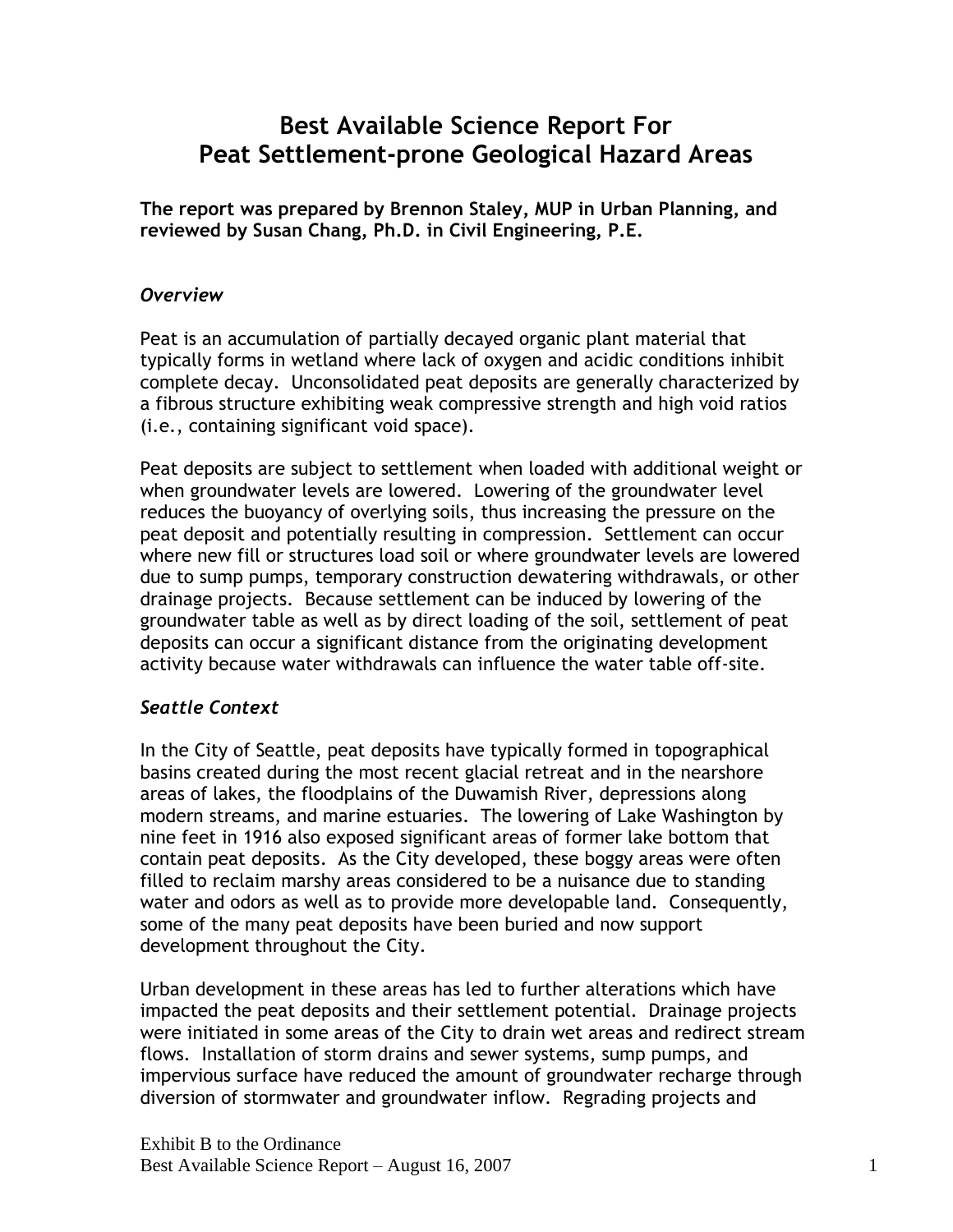public utilities may also have changed water flow directions and created new flow corridors where granular fill has created new pathways of increased permeability. Together, these modifications have led to significant cumulative impacts where altered hydrology has created new equilibrium states, as well as acute impacts where individual development projects adversely affected nearby properties.

# *Mechanics of Peat Settlement*

The magnitude of settlement occurring in a particular location is based on a number of factors including:

- Geotechnical characteristics of the peat
- Thickness of the peat deposit
- Existing pressure on the peat
- Change in pressure on the peat
- Historic loading of the peat

These relationships can be expressed in the following equation:

Expected Total Settlement =  $s_t = s_i + s_c + s_s$ 

where  $s_i$  = immediate settlement

- $s_c$  = primary consolidation
- $s_s$  = secondary compression.

Immediate settlement is only of concern during fill or structure loading. Because these concerns are adequately addressed by existing building code standards, they are not a topic for this paper, which remains focused on potential off-site impacts.

Primary consolidation is a time-dependent settlement process that occurs in saturated fine-grained soils that have low permeability. The settlement is due to water slowly being forced from the void spaces of the soil due to increases in load on the soil. For soils such as peat and other highly organic soils with high natural water content and high void ratios, primary consolidation settlements can be large.

Primary consolidation is made up of a recompression component (settlement due to loading up to the maximum past pressure experienced by the peat) and a virgin compression component (settlement due to loading greater than the maximum past pressure experienced by the peat). Primary consolidation can be estimated with parameters from laboratory testing using the following equation (Holtz and Kovacs, 1981):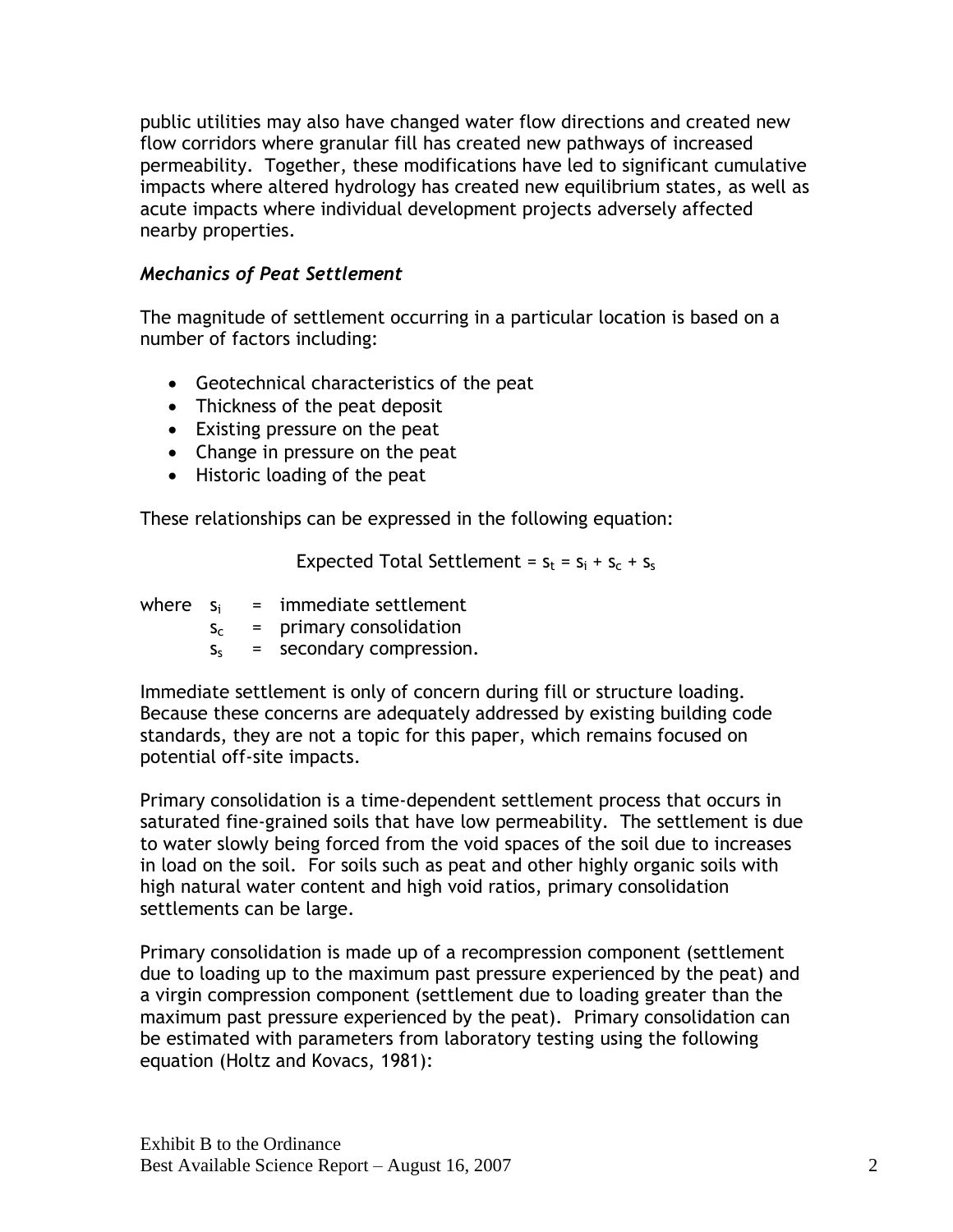$$
s_c = C_r * \frac{H}{1 + e_o} * \log\left(\frac{p_p}{p_o}\right) + C_c * \frac{H}{1 + e_o} * \log\left(\frac{p_f}{p_p}\right)
$$
  
where  $s_c$  = primary consolidation  
 $C_r$  = recompression index  
 $C_c$  = compression index  
 $H$  = thickness of the pet  
 $e_o$  = initial void ratio (volume of voids divided by volume of solids)  
 $p_o'$  = initial effective stress on the pet  
 $p_p'$  = maximum past pressure on the heat  
 $p_f'$  = final effective stress on the heat

Primary consolidation settlement can take several months to complete.

Secondary compression is a continuation of the volume change that starts during primary consolidation, but it occurs at a much slower rate. It constitutes a major part of the total settlement of peats and other highly organic soils, and it may continue for an indefinite time period, creating a continuing hazard. Secondary compression can be estimated with parameters from laboratory testing and the following equation:

$$
S_{S} = C_{\alpha} * \frac{H}{1 + e_{p}} * [\Delta \log(t)]
$$

|              | where $s_s$ = secondary compression          |
|--------------|----------------------------------------------|
|              | $C_{\alpha}$ = secondary compression index   |
| H.           | $=$ thickness of the peat                    |
| $e_{n}$      | = void ratio at end of primary consolidation |
| $^{\dagger}$ | = time period being considered for design    |

Once consolidation has occurred, peat deposits will never return to their original state, although minimal rebound is possible if weight is removed or the water level increases.

Estimates of the expected settlement due to groundwater table drawdown derived from the preceding formulas are included in Tables 1 and 2. The settlement estimates were based upon the following with the understanding that peat settlement properties can be highly variable:

- (1) consolidation parameters from the WSDOT Geotechnical Design Manual of  $C_{ce} = C_c/(1+e_0) = 0.4$  and  $C_{ae} = 0.06 * C_{ce}$
- (2) initial water table at 2 feet below the ground surface drawn down to 7 feet below the ground surface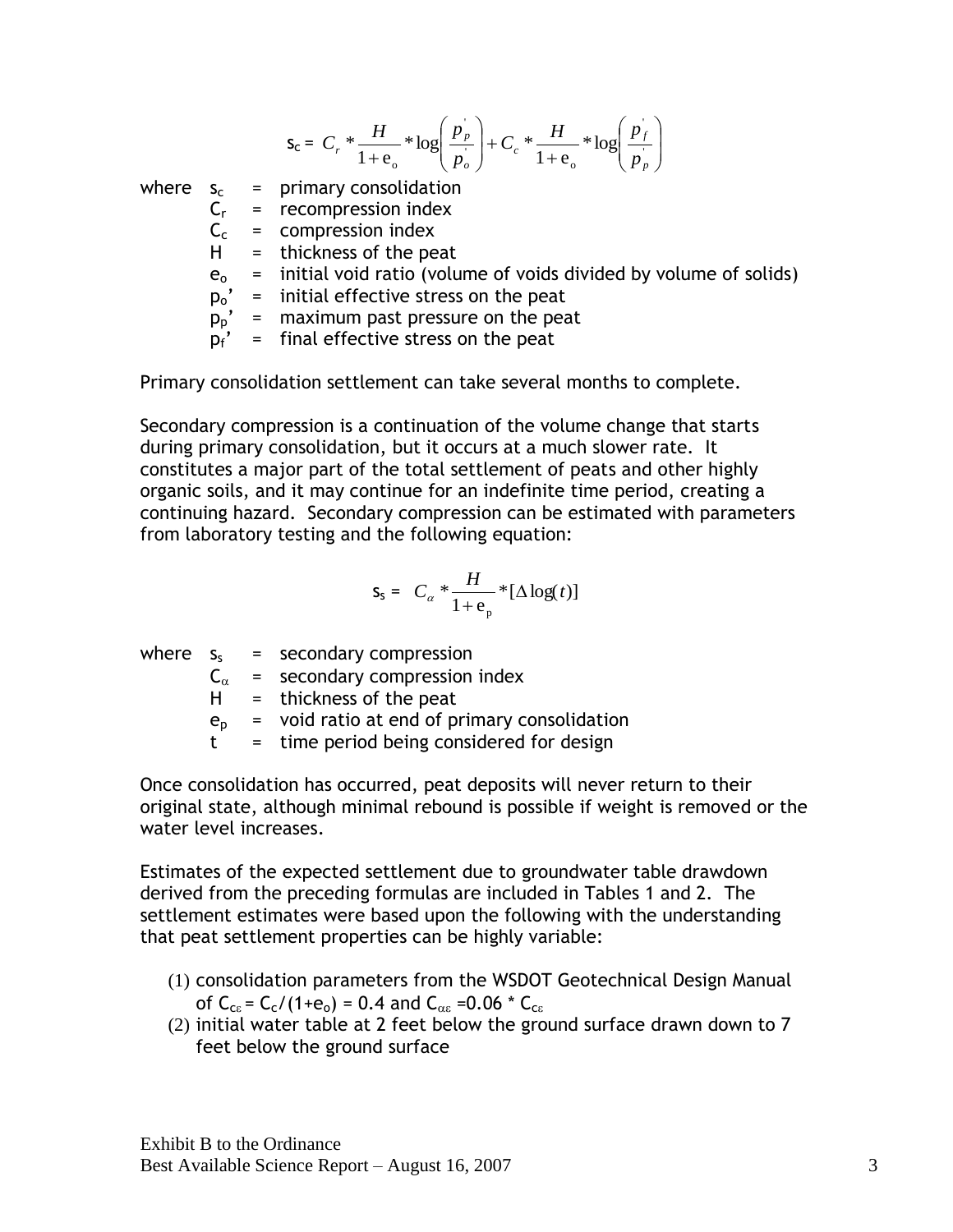| <b>JULIQUE.</b>                          |                                           |                                 |  |                 |  |  |
|------------------------------------------|-------------------------------------------|---------------------------------|--|-----------------|--|--|
| Depth to top of                          | <b>Vertical Thickness of Peat Deposit</b> |                                 |  |                 |  |  |
| peat deposit (ft) $\vert$ 2 ft thickness |                                           | 3 ft thickness   5 ft thickness |  | 10 ft thickness |  |  |
|                                          |                                           |                                 |  |                 |  |  |
|                                          |                                           |                                 |  |                 |  |  |
|                                          | 1/2                                       |                                 |  |                 |  |  |
|                                          |                                           |                                 |  |                 |  |  |

Table 1: Estimated primary settlement (in inches) expected due to groundwater table drawdown from 2 feet below surface to 7 feet below surface.

Table 2: Estimated total settlement (in inches) expected due to groundwater table drawdown from 2 feet below surface to 7 feet below surface.

| Depth to top of   | <b>Vertical Thickness of Peat Deposit</b> |                |                                 |                 |  |
|-------------------|-------------------------------------------|----------------|---------------------------------|-----------------|--|
| peat deposit (ft) | 2 ft thickness                            |                | 3 ft thickness   5 ft thickness | 10 ft thickness |  |
|                   |                                           |                |                                 |                 |  |
|                   |                                           | $4\frac{1}{2}$ |                                 |                 |  |
|                   | 71/2                                      | :1/            |                                 |                 |  |
|                   |                                           |                |                                 |                 |  |

# *Effects of Settlement*

The impacts of settlement can be significant, particularly where differential settlement occurs due to a peat deposit having variable thickness, groundwater flow directions, slopes, differential loading, or previous compressions. Common damages from settlement include uneven or cracked foundations, cracks in the interior finishes, sticking windows and doors, broken underground utilities, and uneven sidewalks and roads. These problems may cause existing structures to become more prone to damage during earthquakes. Flooding may also occur both as pipes break and settlement lowers the elevation of yards and structures, creating ponding, or even lowering areas below the water table. Because settlement occurs gradually, the impacts of additional loading or groundwater withdrawals may appear gradually after an initial modification.

# *Historic Settlement in Seattle*

Evidence of gradual settlement has been found in many localized areas of Seattle. Areas in Greenwood, the most studied area of peat-rich soils, have been experiencing documented settlement of roads and structures as far back as 1958 (Shannon & Wilson 2004). Union Bay, one of the deepest known peat deposits in Washington State, has also experienced significant recorded settlement (Montlake Landfill Work Group, 1999).

In 2001, sections of the Greenwood neighborhood began to experience unexpected acute settlement. Developed on the location of historic wetlands, substantial subsurface peat deposits have been found under portions of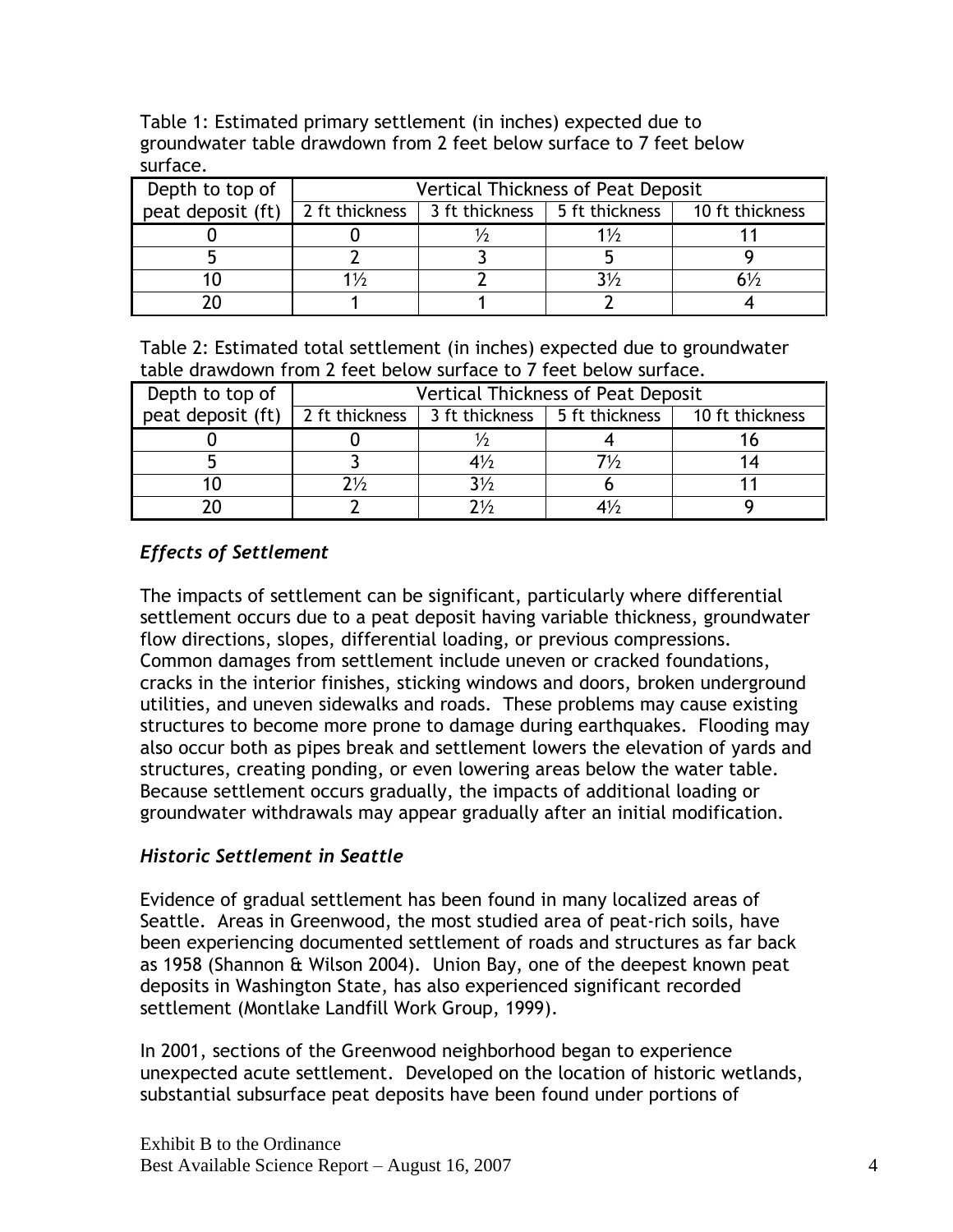Greenwood including part of the Greenwood business district and the residential area north and west of NW 85<sup>th</sup> Street and Greenwood Avenue North. This area, commonly referred to as the "Greenwood Bog," constitutes a topographical depression bordered by Phinney Ridge to the east and Crown Hill and Blue Ridge to the west. Lowered groundwater levels resulting from development along Greenwood Avenue North appear to be a cause of this settlement, although insufficient data exists to pinpoint an exact source (Shannon & Wilson, 2004).

Data for assessing the effects of settlement in other parts of the City is not readily available.

#### *Peat Studies in Seattle*

A number of relevant studies have been conducted in Seattle that have added to the knowledge of peat and peat settlement occurring within the City including the Map of Organic-Rich Deposits developed by GeoMapNW (Troost, 2006) and the Shannon & Wilson Greenwood Subsurface Characterization Study (2004).

The Map of Organic-Rich Deposits (GeoMapNW 2006) project compiled and analyzed boring logs submitted to the City of Seattle in conjunction with permit applications between 1914 and 2006. 33,270 reports were compiled and analyzed to identify subsurface deposits of peat greater than one foot in thickness. These results were then extrapolated based on historic geomorphology and hydrology to estimate the extent of peat deposits as well as other organic-rich geologic units, including wetland, lake, tideflat, and Vashon recessional lake deposits.

Follow-up work completed in June 2007 refined the earlier map and identified discrete bogs. This 2007 map, City of Seattle Identified Bogs, dated June 19, 2007, relied on 34,909 data points. The map shows both discrete bogs and individual borings/data points that indicate a presence of peat in the subsurface. This analysis summarized each of the peat deposits based on four factors that indicate potential risk due to settlement: thickness of peat, depth to peat, depth to groundwater level, and location of groundwater level in relation to peat. This characterization provides a critical resource for determining where much of the City's peat settlement hazards exist. The map relies on available borehole data, geologic mapping, and geologic interpretation.

Another important study of peat settlement within Seattle is the Greenwood Subsurface Characterization Study (Shannon & Wilson, 2004). This study was commissioned by Seattle Public Utilities in response to acute settlement occurring in the neighborhood to determine underlying geologic conditions. The study developed a map that delineates the former peat bog area and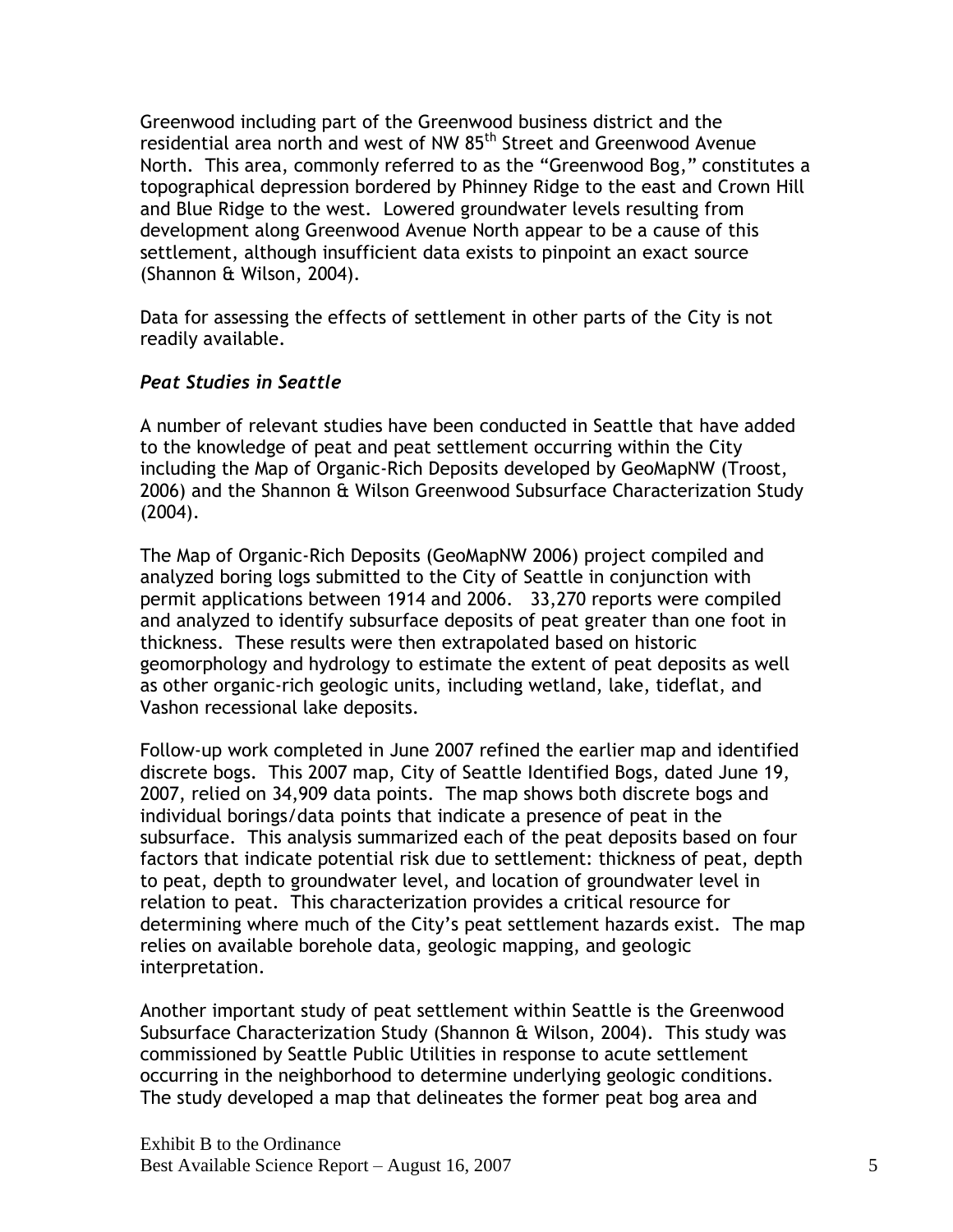identifies the depth and thickness of the peat throughout the area. Shannon & Wilson also tested the peat to determine the potential to re-introduce water into the substrata and placed monitoring devices in several locations for a longterm assessment of groundwater flows and levels in the area. The study concluded that settlement in the neighborhood was "likely the result of groundwater removal" occurring due to multiple factors including construction of impervious surface, diversion of stormwater, installation of the 1970s storm drain system, natural groundwater fluctuations, climate change, construction dewatering and permanent drainage systems in subsurface structures. Shannon & Wilson warned that the "continued groundwater removal and the removal of groundwater from other locations within the study area could contribute to additional or new settlement, and should be avoided where settlement could impact structures, utilities, roadways and other improvements." (Shannon & Wilson, 2004)

#### *Implications for Regulation*

Development in areas containing peat deposits can result in settlement where new structures or fill compress underlying peat soils or where modification of the groundwater table increases the effective pressure on underlying peat soils.

To avoid negative impacts from development, it is necessary to ensure both that new structures are designed to prevent or accommodate settlement and that they do not cause settlement off-site through modification of the groundwater table. Regulations should specifically seek to minimize modification of the existing groundwater regime because any modification of existing groundwater regime that removes or redirects groundwater even for a short period may lead to local groundwater depressions resulting in settlement. Alternatively, modifications of the groundwater table that increase groundwater levels, although they would not lead to settlement, may also be undesirable as they can not significantly reverse previous settlement activity and may lead to flooding.

Determination of areas that should be included in potential regulations should consider all the variables impacting settlement potential discussed earlier, including geotechnical characteristics of the peat, peat thickness, existing pressure on the peat, potential changes in pressure on the peat (including groundwater levels), and historic loading of the peat. Within regulated areas, protections should be applied even where geotechnical explorations fail to reveal peat deposits on the site of a proposed development because peat deposits may be present on nearby parcels.